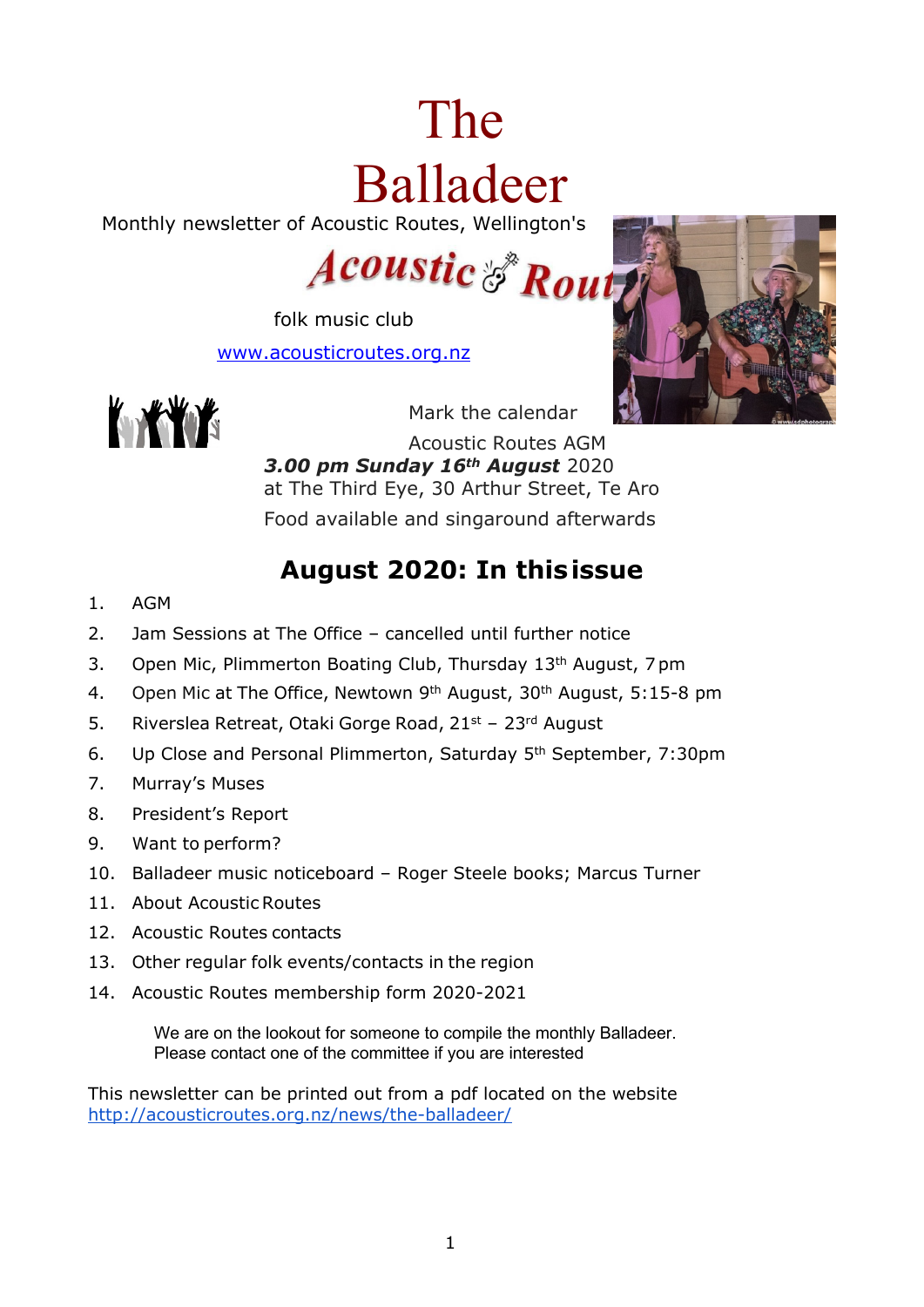# **1. Acoustic Routes AGM at The Third Eye on Sunday 16th August, 3pm**

Food available and stay around for a singaround afterwards.

## **2. Jam Sessions at The Office, first Sunday of every month, 5.30pm-8pm**

No jam sessions until further notice as the venue isn't available.

## **3. Open Mic, Plimmerton Boating Club, 66 Moana Road, Plimmerton, Thursday 13th August, 7pm**

A highly popular monthly event in a lovely ver Low cost drinks and food and a sound system. Contact: Roy on 021 433-878.



## **4. Newtown Open Mic upstairs at The Office, Sunday 9th August and 30th August, 5:15-8pm**



Open mic hosted by Acoustic Routes and Newtown Acoustic Sound. It's the friendly little performance space, upstairs at The Office Bar in Riddiford Street. Bring two songs to sing, or a poem or two, some tunes or a story.

Newtown Acoustic Sound has been going since 2015. They aim to support musicians of all levels to play to a listening audience. We love original songwriters and give them an opportunity to craft their songs. We enjoy covers and are likely to sing along if we can. The Office is a great little venue, you can be 100% acoustic but there is a small sound system as well.

Come and join us - world famous in Newtown.

There is always something happening in Newtown on Sunday nights! A BIG THANK YOU TO THE OFFICE BAR FOR THEIR CONTINUING SUPPORT Contact: kevin.ikin@supermail.co.nz, or newtownacousticsound@gmail.com.

# **5. Riverslea Retreat, Otaki Gorge Road, 21st - 23rd August**



The Riverslea Retreat is an annual highlight of the Acoustic Routes calendar. A great opportunity to drive away the winter blues with warm company and wonderful music.

Located on the Otaki Gorge Road, Riverslea can accommodate up to 37 people, including people with disabilities and mobility problems.

Tea, coffee and milo are provided and there will be a shared meal on Saturday night.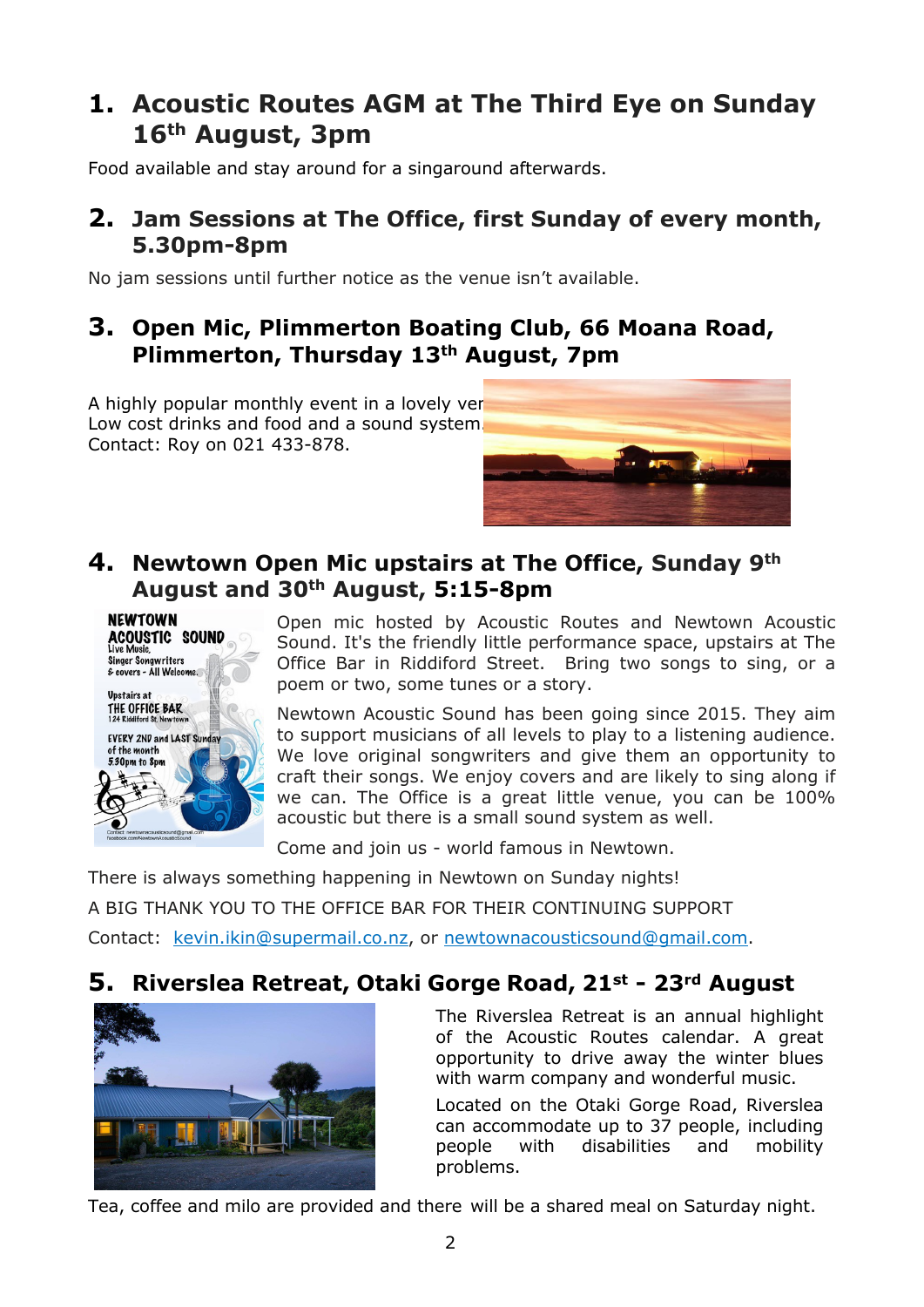Pillow, pillow case and bottom sheet are provided on the bunks.

Charges are \$60 per night and \$30 for a day visitor. Please contact Anne McGregor to register: [annemcgregor@xtra.co.nz](mailto:annemcgregor@xtra.co.nz) or (04) 233 8567.

## **6. Up Close and Personal Plimmerton, Saturday 5th September, 7:30pm**

Chris Penman has been thrilling audiences with her strong crystal clear vocals since she was kneehigh to a grasshopper. She grew up performing with her dad Jack Penman and her siblings David and Theia and now her own children. They have for many years run the Family Session at Auckland Folk Festival delighting and encouraging with their own brand of humour and talent



particularly those with a Scottish origin. She frequently attends festival sessions where you can hear those vocals soar up to the rafters. In Chris own words "I am never happier than when I have a room full of people singing along with me".

Chris has RECORDED her own CD 'Portobello Years' with Mike Moroney and 'Homemade Jam' with the Penman Family. She has also guested on CDs with Martin Curtis, Mike Harding, The Chaps.

Her MUSICAL COLLABORATIONS have included Dave Nicholson, Brent Blann, Kay Row, Mike Moroney, Bob McNeill and many other stalwarts of the NZ Folk Scene.

Chris will be accompanied with her husband John Maydon in this concert so will be able to offer a wide range of genres. She can also ably accompany herself, and others, on guitar, ukulele, bodhran and lagerphone.

To Chris music is as important as breathing and she effortlessly pours integrity, emotion and love into all her performances.

\*\$15,00 per head, BYO and small plate for supper. 21 Gordon Road, Plimmerton To book your place call Annie on 027 459 9376.

# **7. Murray's Muses**



Hi everybody, for the very last time. Spring won't be long in coming. Wellington city has returned to lots of music, performed at a whole range of venues.

Acoustic Routes held a lovely, second post-lockdown concert in July at the Roseneath School Hall. The Melling Station Boys presented some rousing Bluegrass songs, lots of lovely harmonies, instrumentals and humour. Chris Prowse played some very beautiful guitar music and sang a variety of well arranged and crafted songs, including many of his own. Barry and the Crumpets entertained us with a lot of very high

energy, very well arranged and performed Americana. This concert once again demonstrated what high-quality musicians, singers, entertainers and performers we have in Wellington. Thanks so much to everybody.

A few weeks ago I attended the Open Mic at The Office, this particular Sunday so ably run by Vivien. The venue has been refurbished, the performers are singing and playing from a different part of the room and a sound system is no longer being used. It really works and had a definite community club-like feel. Thanks so much to Alan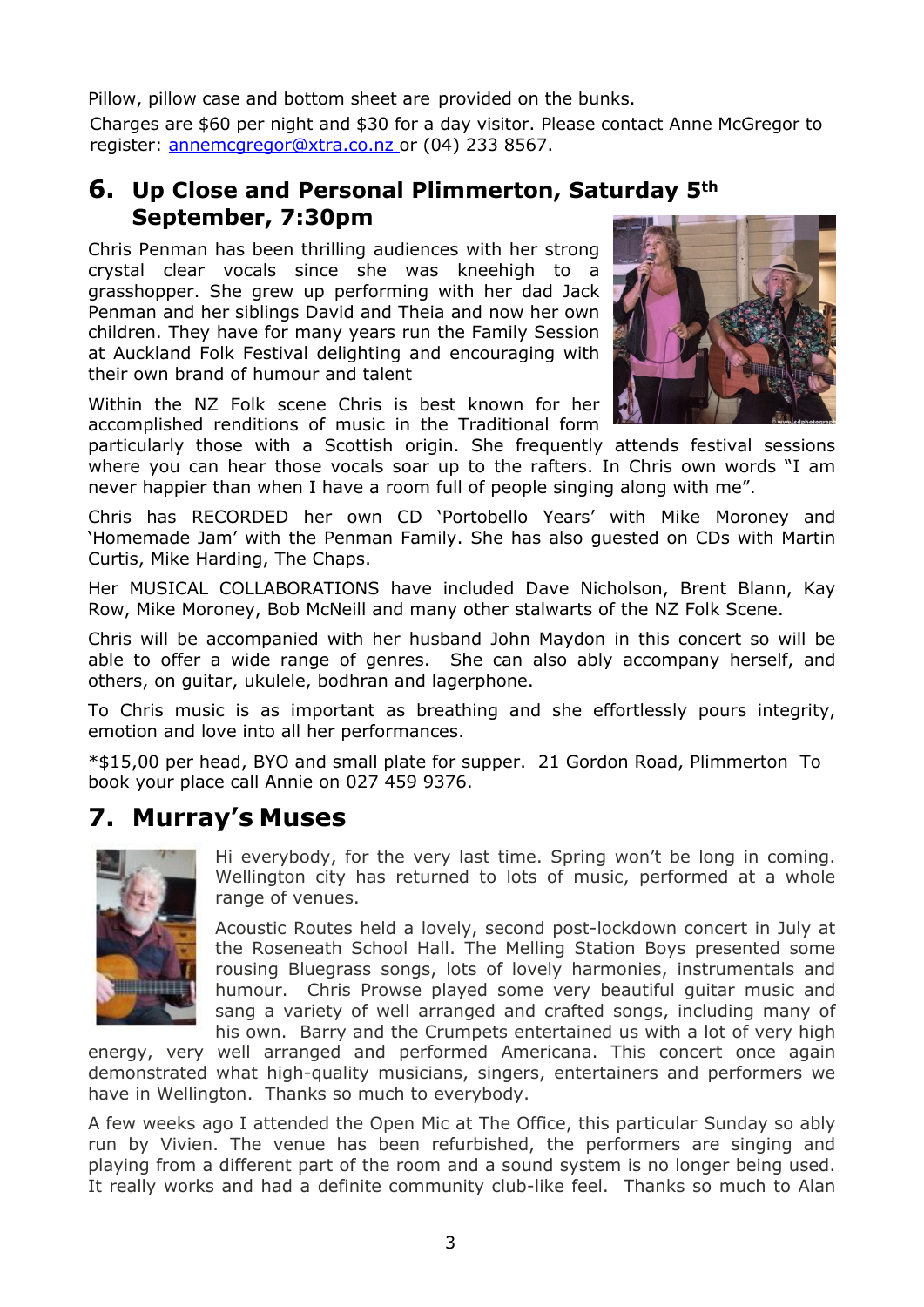and Vivienne and of course to Kevin Ikin who runs a similar event for Acoustic Routes on a different Sunday of each month.

Acoustic Routes AGM will be held upstairs at the Third Eye starting at 3.00 pm on Sunday 16th August. Following the AGM will be a sing around, so please bring your instruments, voices and stay for an evening of shared music. In regards to the AGM. I will be leaving the committee. I'm aware that Christine is also leaving. It would be wonderful to have new committee members with fresh ideas and enthusiasm to carry the club through in the future.

Later in August Annie McGregor will be running the Riverslea Folkie retreat in the Otaki Gorge on the weekend of the  $21^{st}$ ,  $22^{nd}$  and  $23^{rd}$  August. This is a wonderful, relaxed weekend of music, socialisation, walks, food and wine. Accommodation is in bunk rooms. There are wonderful, spacious common areas and an inviting lounge with a warm fire. I would encourage as many of you who can to join us for this delightful weekend. In anticipation I would like to thank Annie for once again organising this event for us.

I would like to thank all of our committee for the hard work that they put in every year. I'd also like to thank all of you for supporting Acoustic Routes.

Happy Folking, Murray Kilpatrick

## **8. President's Report**

As with everything everywhere, this past year has been very different and quite challenging for all of us including Acoustic Routes. Nevertheless, we have been able to put together a reasonably interesting range of club events.

Firstly, I'd like to thank our committee, who have all put in a great deal of effort, to ensure that the club has functioned well, throughout the year. During the year the committee gained the services of Karen Munro, Gordon Chamley and Christine Riordan. Gordon has since resigned and Christine has signalled that she will be leaving the committee to return to Australia. I'd like to thank those three people. Thanks in particular to Christine who took over the Balladeer production and treasurer role. Thanks so much for all your hard work. I'd like to thank Sue Ikin for her work as Treasurer until the handover to Christine and also thank Philippa Boy for her hard work outside the committee producing the Balladeer until Christine took over.

- Within the committee I'd like to give a huge vote of thanks to Kevin Ikin for really being the lifeblood of the club. Kevin has been a wonderful secretary. He has also co-hosted the Open Mic night at Newtown Acoustic Sound on behalf of Acoustic Routes.
- Outside the committee I'd like to thank Annie McGregor for running the Riverslea retreat so well each year for us and also for running her Up Close and Personal series of house concerts in association with Acoustic Routes.
- I would like to thank Roy McGuiness for running his very successful, monthly, Plimmerton Open Mic in association with Acoustic Routes.
- I'd like to thank Kim and Sue Rose, for once again hosting a wonderful Acoustic Routes Christmas party.
- I'd like to thank John Burnell for his invaluable IT and electronic communications help for the club.
- I would like to thank Roger Steel for his wonderful gift of several gorgeous folk related books to Acoustic Routes during the year.
- I'd like to thank the Wellyfest Committee for their cooperation and help with us running the Joan Prior Awards at the festival.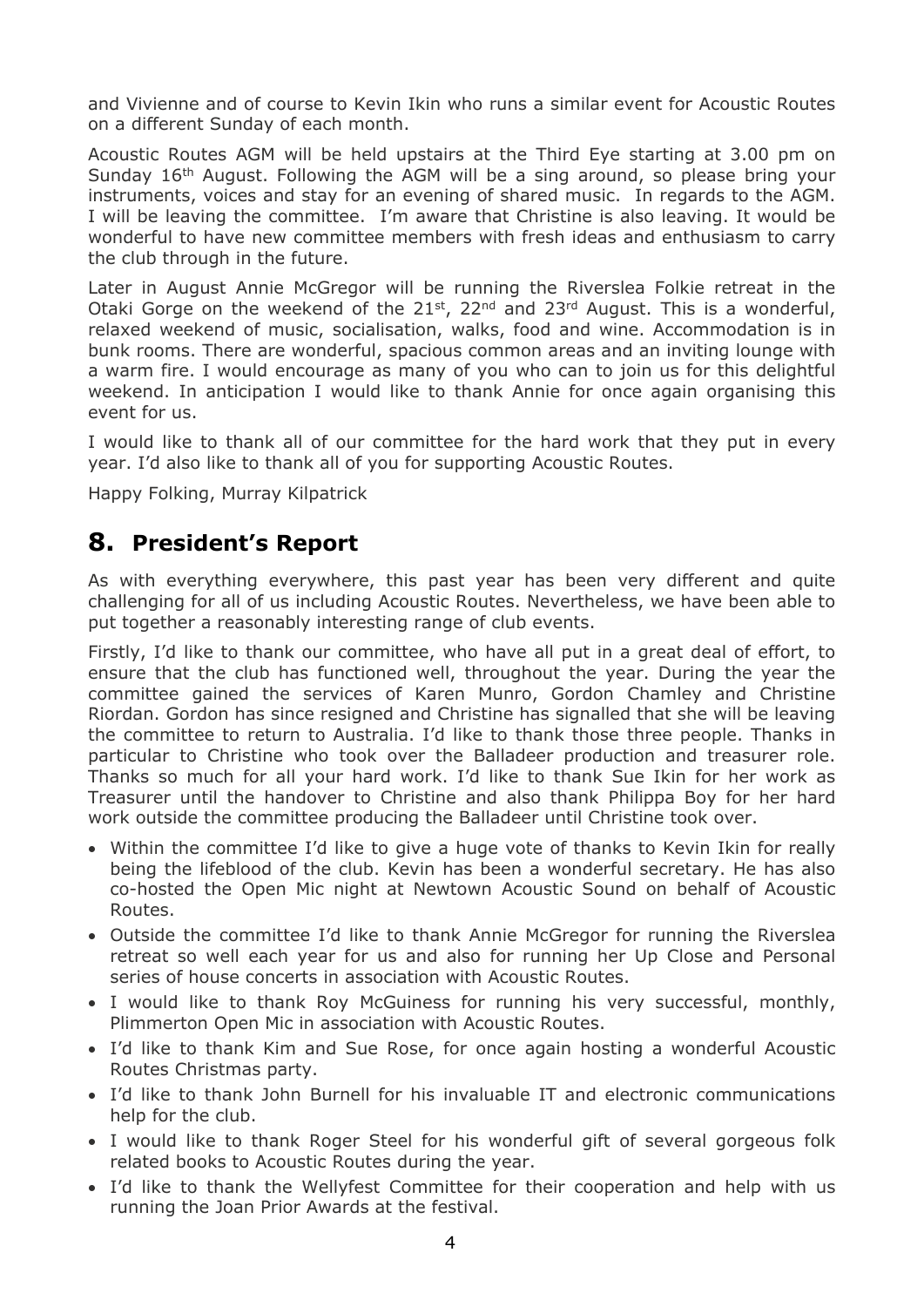- Despite the lockdown, over this last year there have been a number of wellattended, high class concerts held mainly at the Roseneath School Hall. I'd like to thank the Roseneath School for agreeing to let us hire their hall. I'd also like to thank all the wonderful performers who have made these concerts so enjoyable.
- I'd also like to thank each and every one of you who have supported these events.
- Last, but not least, I'd like to thank Madeleine for organising supper so well for each of these concerts.

# **9. Balladeer music noticeboard**

Where you can advertise your music-related items—lessons, instruments, gigs, band members wanted, etc.

a) The Wellington publisher, Roger Steele, a long time supporter of New Zealand folk music, is closing down his publishing business and has made stocks of music books available to Acoustic Routes. The club greatly appreciates Roger's support and generosity and we will be doing our best to find good homes for them.

The books, all New Zealand folk music gems, are:

(1) Neil Colquhoun's revised edition of "Song of a Young Country";

(2)"An Ordinary Joker – The Life and Songs of Peter Cape";

(3) Phil Garland's "Faces in the Firelight"; and

(4) "Gold's a Wonderful Thing" - Charles Thatcher's songs of the New Zealand diggings, edited by Robert Hoskins.

Some of the books will be set aside as prizes or gifts for performers, but we are also offering them for sale, with proceeds to go towards funding the Joan Prior Young Performers Award.

We are charging \$20 each for the books, except for the smaller Charles Thatcher book which is \$10. You can get two books for \$30 or all four for \$50.

We will have the books available at our events, or you can contact Acoustic Routes' secretary Kevin Ikin [\(kevin.ikin@supermail.co.nz\)](mailto:kevin.ikin@supermail.co.nz) to place an order.

## **b) Marcus Turner CD: Live at Cardrona**

This live recording will be welcomed by Marcus Turner's many admirers. Recorded in 2014 at the Cardrona Folk Festival this was one a handful of solo concerts that Marcus performed around this time which were so powerful and accomplished that those of who were present felt privileged to be there. The album has 14 songs, twelve of which have not appeared on earlier recordings.

The CD costs \$20 and you can get a copy from Linus Turner: [linuscturner@gmail.com.](mailto:linuscturner@gmail.com)

# **10. Want to perform?**

The AR Committee would like to hear from you if you are interested in performing at our events, including support acts for our monthly concerts. Contact us at [performers@acousticroutes.org.nz.](mailto:performers@acousticroutes.org.nz)



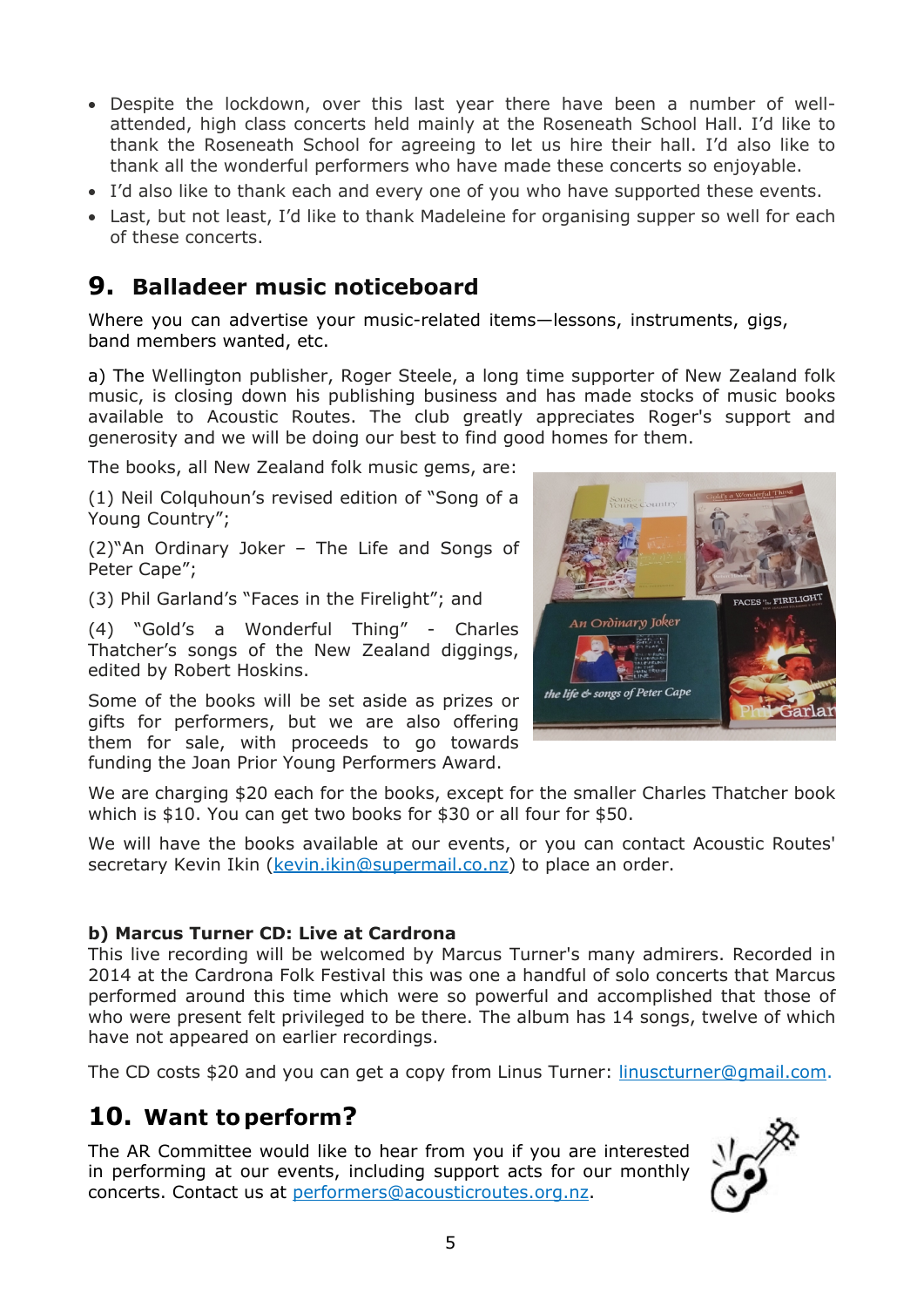# **11. About AcousticRoutes**

Acoustic Routes (Wellington Folk Centre Incorporated) is a club for people who enjoy playing and listening to folk and acoustic styles of music.

The fourth Thursday of the month generally features a concert, usually with a visiting artist and support acts from amongst our membership. Check the website or the Balladeer for updates about the venue.

Members get priority access to performance opportunities and can have input into the club's activities. To join, email [treasurer@acousticroutes.org.nz](mailto:treasurer@acousticroutes.org.nz).

Acoustic Routes publishes this newsletter (The Balladeer) at the start of every month, and also an acoustic gig guide for the Wellington region (Acoustic Routes update). You can [subscribe](http://eepurl.com/mP90b) [online](http://eepurl.com/mP90b), or contact [publicity@acousticroutes.org.nz.](mailto:publicity@acousticroutes.org.nz)

## **12. Acoustic Routes contacts**

**President:** Murray Kilpatrick [musicianmurray@gmail.com](mailto:musicianmurray@gmail.com)

**Correspondence**: Kevin Ikin [secretary@acousticroutes.org.nz](mailto:secretary@acousticroutes.org.nz)

**Treasurer/Membership**: Chris Riordan [treasurer@acousticroutes.org.nz](mailto:treasurer@acousticroutes.org.nz)

**Balladeer**: Chris Riordan[balladeer@acousticroutes.org.nz](mailto:balladeer@acousticroutes.org.nz)

**Acoustic Routes update email**: Murray Kilpatrick [musicianmurray@gmail.com](mailto:musicianmurray@gmail.com)

**Performance opportunities:** [performers@acousticroutes.org.nz](mailto:performers@acousticroutes.org.nz)

**Postal address**: PO Box 27-191 Marion Square, Wellington, New Zealand. **Website**: [www.acousticroutes.org.nz](http://www.acousticroutes.org.nz/)

# **13. Other regular folk events/contacts in the region**

*Trad Singing Session with Dave Barnes hosting*

- When: 2<sup>nd</sup> Monday of the month, from about 6.45pm
- Where Upstairs at the Sprig and Fern, Thorndon. This session celebrates unaccompanied singing in traditional style. Fine beer and food to be had at the bar.

Contact: Dave Barnes [david.barnes@xtra.co.nz](mailto:david.barnes@xtra.co.nz)

*Ceol Alba Scottish Music Club*

- When: 4th Friday of the month, 7.30 9.30pm. A club forplayingand/or listening to (mostly) traditional Scottish music. Sheet music supplied or downloadable Where: Lower Hutt.
- Cost: \$5 per night

Contact: Lynne Scott, 04 565 0164 [lynne@scott.gen.nz](mailto:lynne@scott.gen.nz)

*International Folkdancing*

When: Every Wednesday from February to December, 7.30 to 9.15pm

Where: Tarrant Dance Studios, 125 Cuba St, Wellington

Contact: Cashy Yates (04) 569 1618 [cashy@ihug.co.nz](mailto:cashy@ihug.co.nz)

*Kapiti Live Music Club*

- When: 2nd Wednesday of the month, an acoustic social evening for listening and/or singing and playing, from7:30pm
- Where: Paul and Kimbra's; 3 Jade Lane, Paraparaumu. Off the east end Mazengarb Road as it changes name and turns toward KapitiRoad.
- Contact: [enquiry@klmc.org.nz](mailto:enquiry@klmc.org.nz) an[http://www.klmc.org.nz](http://www.klmc.org.nz/)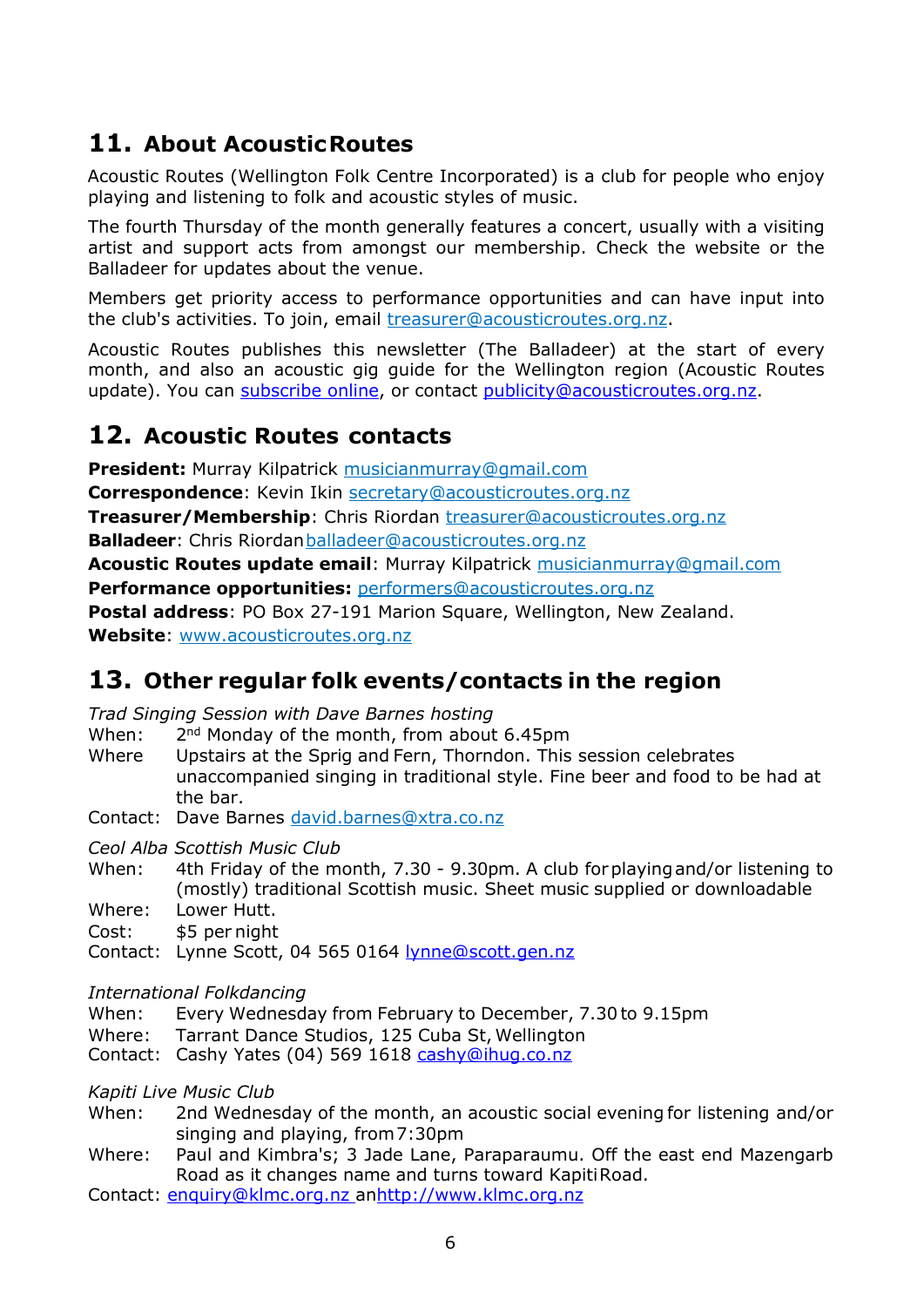## *Kelburn Pub Live Music*

When: Live music every Sunday 3pm-5pm

Sunday Roots on the first Sunday of each Month, 4-7pm. Hosted by Pip Payne and featuring a different guest artist each month. Details: 'Sunday roots' on Facebook. Contact the Pub if you are interested in performing.

## *Levin Folk Music Club*

- When: 2nd Friday of month, 7.30 pm, blackboard concert plus guest artist. Entry: Members \$5, Non-Members \$10, Children \$3 (includes supper) Club Night: 4th Friday of month, 7.30 pm \$2 Koha.
- Where: Horowhenua Scottish Society Hall, cnr Bartholomew Rd and MiddlesexSt.
- Bookings: Bookings: Dale Webb [dalewebb143@gmail.com](mailto:dalewebb143@gmail.com)
	- Website: [www.levin-folk-music-club.org.nz](http://www.levin-folk-music-club.org.nz/)

## *Mainly Acoustic Music Club*

- When: (Mostly) every 2nd Tuesday of the month, 7.30pm
- Where: Mayfair Cafe, 116 Main Street, Upper Hutt
- Contact: Mary Khalil 021 02314505 [mary.khalil@xtra.co.nz](mailto:mary.khalil@xtra.co.nz)
- Club committee email: [info@mainlyacoustic.co.nz](mailto:info@mainlyacoustic.co.nz)
- Website: <http://mainlyacoustic.co.nz/coming-attractions/>

*Morris dancing*: Dave Barnes <http://www.morrisdancing.org.nz/>

#### *Music and Poetry at the Metro*

- When: Second Sunday of the month, 3pm to 5pm
- Where: Metropolitan Restaurant and Bar, Lydney Place,Porirua
- Cost: Free
- Contact: Phil McConnell: [musicandpoetryatthemetro@gmail.com](mailto:musicandpoetryatthemetro@gmail.com) Phone 237 9902 or 027 786 5542. [www.facebook.com/music.metrobar](http://www.facebook.com/music.metrobar)

#### *Pukerua Bay Folk Club*

- When: 1st Thursday of the month, 8pm
- Where: 9 Donlin Rd, Pukerua Bay
- Contact: Murray or Julie Kilpatrick, (04) 239 9951, [julmur@paradise.net.nz](mailto:julmur@paradise.net.nz)

#### *Wellington Bluegrass Society*

- When: 3rd Friday of the month, 8pm
- Where: 54 Richmond Street, Petone
- Contact: Andrew Bicknell, (04) 477 0069, [bluegrass@xtra.co.nz](mailto:bluegrass@xtra.co.nz) http:// wellingtonbluegrass.net.nz/

#### *Wellington Scottish Fiddle Club*

- When: Varies, but mostly monthly around the first Sunday
- Where: Depends on who is hosting it this time! A club for learning tunes in the traditional "by ear" style, it welcomes fiddlers of all levels.
- Cost: Mostly free
- Contact: Iain Matcham 04 568 8635, email *[iain@jumbletree.com](https://owa.massey.ac.nz/owa/redir.aspx?C=b6ZGoQzvd06NTFDkVjrAzHoO8s-VjNAI5UIQWa3JhS0QqHeZ5g6F-2S0WGPlZ0RP1IDcDx7pWtU.&amp;amp;amp;amp;URL=mailto:iain@jumbletree.com)*